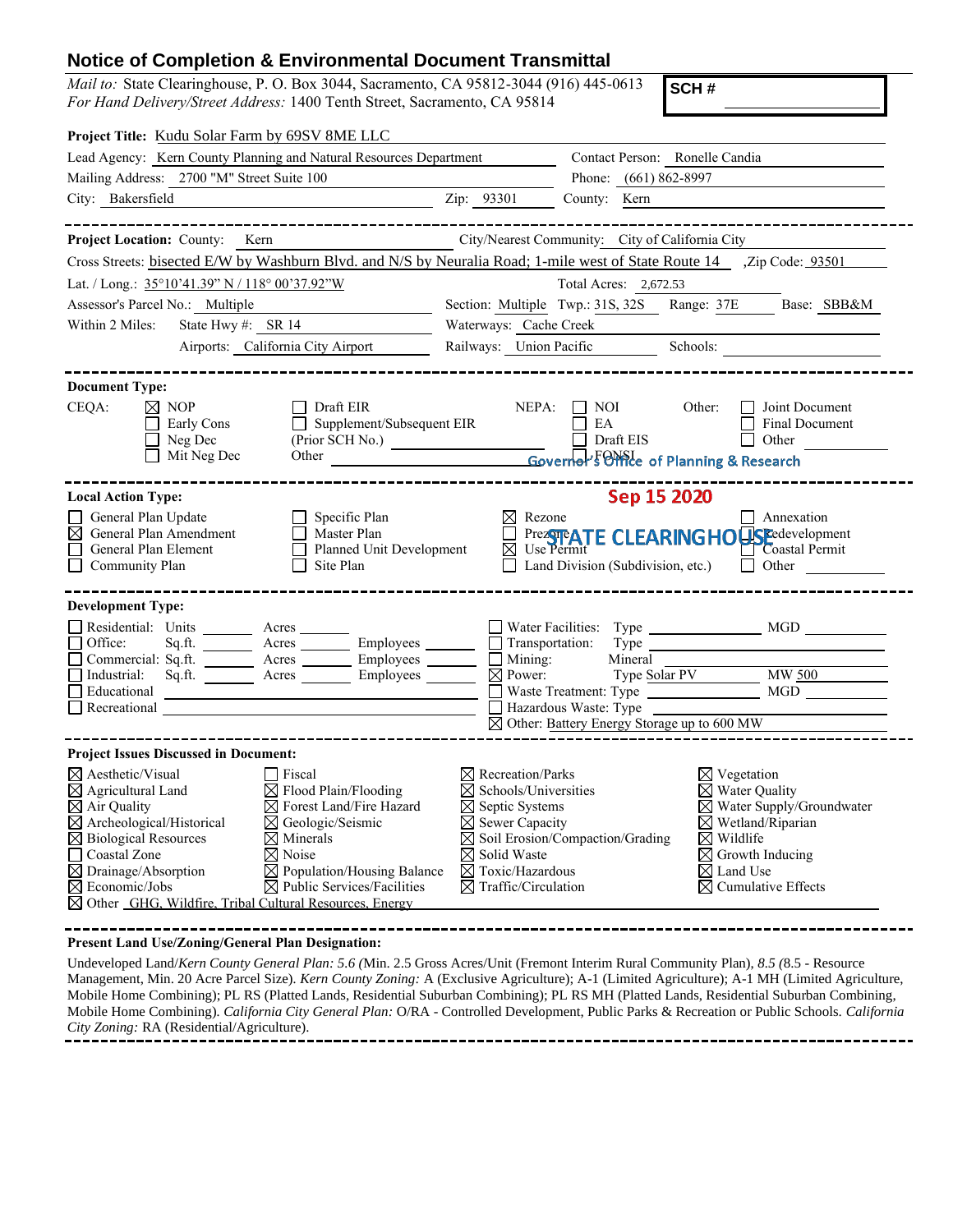## **Project Description:**

The Kudu Solar Farm Project by 69SV 8ME LLC (project proponent), is a proposed photovoltaic solar facility and energy storage system capable of producing up to 500 MW of alternating current power and 600 MW hours of storage capacity on approximately 1,955.13 acres of privately-owned land. The proposed project would be supported by a 230-kV gen-tie overhead and/or underground generation tie-line (gen-tie) from originating from the Eland substation and terminating at the Los Angeles Department of Water and Power's Barren Ridge Substation located approximately two miles to the northwest of the project site, or through an upgraded connection through Eland 1. The proposed project intends to share the Eland 1 Solar Project's gen‐tie line and right of way, which will be accomplished by constructing the line conductor capable of supporting both projects. Construction of the gen-tie and substation will be done as part of the Eland 1 Solar Project, consistent with the conditions of approval outlined in that project's CUP(s). If the proposed project cannot share these facilities, a new gen-tie line would be developed within one of the routes previously analyzed in the Eland 1 Solar Supplemental Environmental Impact Report (State Clearinghouse No. 2012011029). The proposed project's permanent facilities would include solar arrays and inverters, service roads, a power collection system, communication cables, overhead and underground electrical switchyards, project substations, energy storage system(s), and operations and maintenance (O&M) facilities.

Implementation of the project as proposed would require: *Kern County*: a) ZCC 14, Map #152; b) CUP 28, Map #152; and c) GPA 10, Map #152. *California City*: a) CUP 19-04